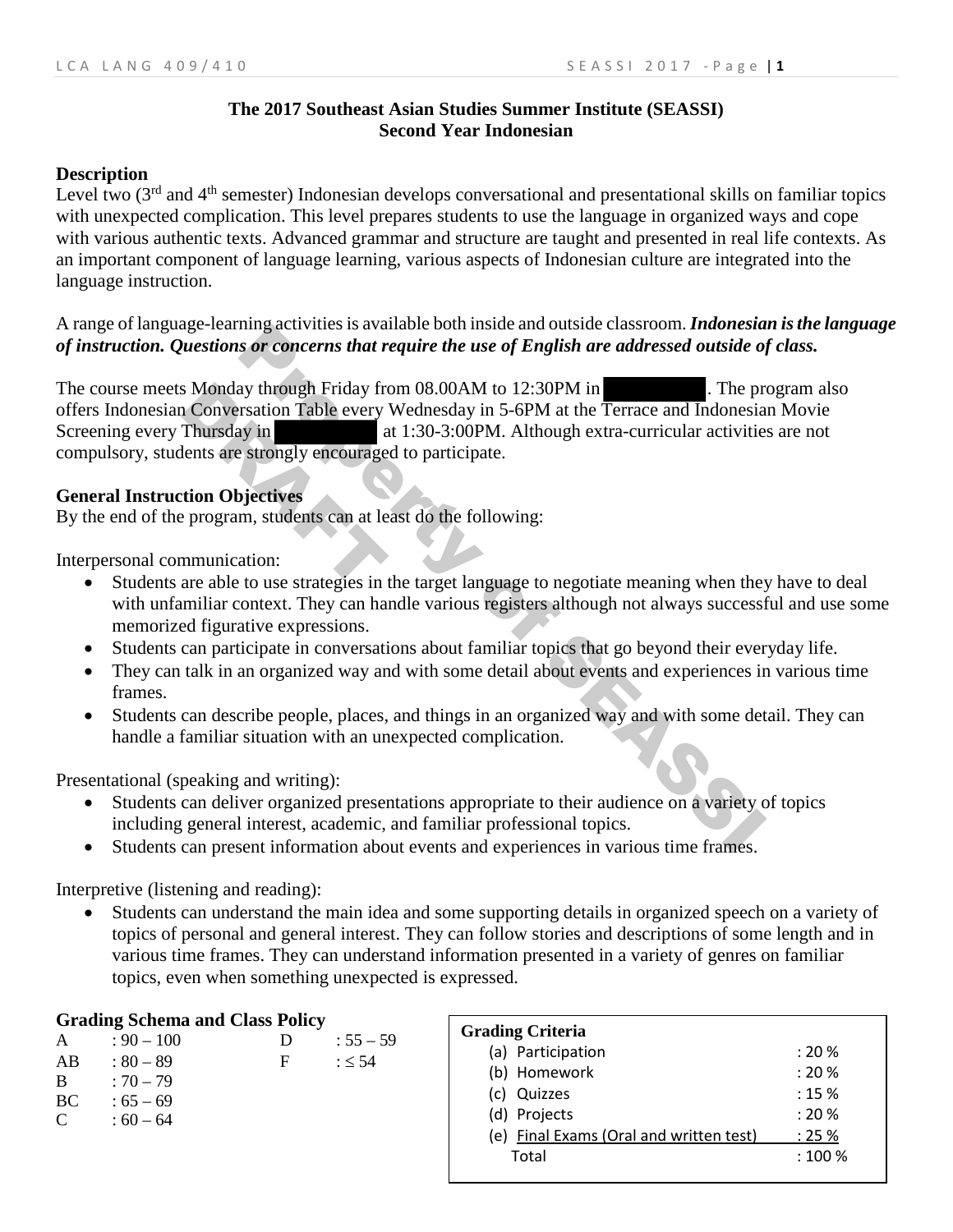Notes:

(a) Participation: contribution to class activities. Participation will be graded based on the following criteria:

- 4-5 well-prepared; engage to and participate fully in the classroom activities
- 2-3 present, but relatively passive
- 1 significantly late (30 minutes after the class begins) or considerably disturb the class
- 0 elective absence

(b) Homework should be submitted on the next day to the teacher who assigns it. A three-day late submission will not be graded.

(c) A short weekly quiz is given every Monday.

(d) There will be an individual project for the first semester and a group project for the second semester. Please see the academic calendar for the outline and due dates.

(e) The summer program is divided into two sessions/semesters. Each session has oral and written final exams.

(f)The use of phones, laptops and other gadgets in the classroom is limited to instruction or learning purposes. (g) Students are **not allowed** to use any dictionary in class.

(h) Students are to write a daily journal on topics given by the teacher or chosen by the students themselves. It is to be submitted weekly every Friday by 5 PM on learn@UW.

Notes: In case of emergency situation or illness, a student must notify the teacher or the coordinator. Otherwise, your absence will be considered an elective absence and affect your overall grade significantly. Except illness and emergency situation (e.g. accident, family emergency situation such as death or serious illness of the closest family member), all other absences are considered elective absence. What project on the instressment and a group project for the seconds<br>ar for the outline and due dates.<br>In is divided into two sessions/semesters. Each session has oral and writ<br>or ar for the outline and due dates.<br>We can b Some Suppose and other gadgent allowed to use any dictive of the write a daily journal on to weekly every Friday by 5 PN considered an elective a ituation (e.g. accident, family all other absences are considered an electiv

## **Materials**

The textbooks are available at the University Book Store:

- *Indonesian Grammar in Context: Asyik Berbahasa Indonesia* Vol. 3

Supplementary material for the textbooks: www.indonesiantextbooks.wisc.edu

Listening lessons: [www.warungsinema.wisc.edu](http://www.warungsinema.wisc.edu/)

Reading lessons: [www.ayomembaca.wisc.edu](http://www.ayomembaca.wisc.edu/) – Level Three

Other authentic materials will be provided by teachers when necessary.

## **Classroom Conduct**

Learning can be uncomfortable; embrace grappling with your thoughts. Communicate with me after class, during an appointment, in a written note, or over email when you feel uncomfortable or very strongly about an event or discussion relevant to class.

The classroom should be a comfortable environment that encourages the participation of everyone. With this goal in mind, we can agree and disagree about ideas views to our heart's content – that is the heart and soul of learning. We will not, however, tolerate personal attacks, or blatant sexist, racist, homophobic, or antagonistic language in the classroom. Do not insult each other or your instructor. Please respect one another's prior experiences and viewpoints.

## **Respect for Diversity**

It is my intention that a respect for diversity is maintained throughout the course content, activities, and with materials used. This includes respect for treatment of materials related to gender, sexuality, disability, age, socio-economic status, ethnicity, race, and culture. Feedback and suggestions are welcomed. I will make every effort to call you the name and pronoun by which you desire to be called. Please advise me of the pronoun you want me to use in class and if you want to be a called a gender-neutral pronoun.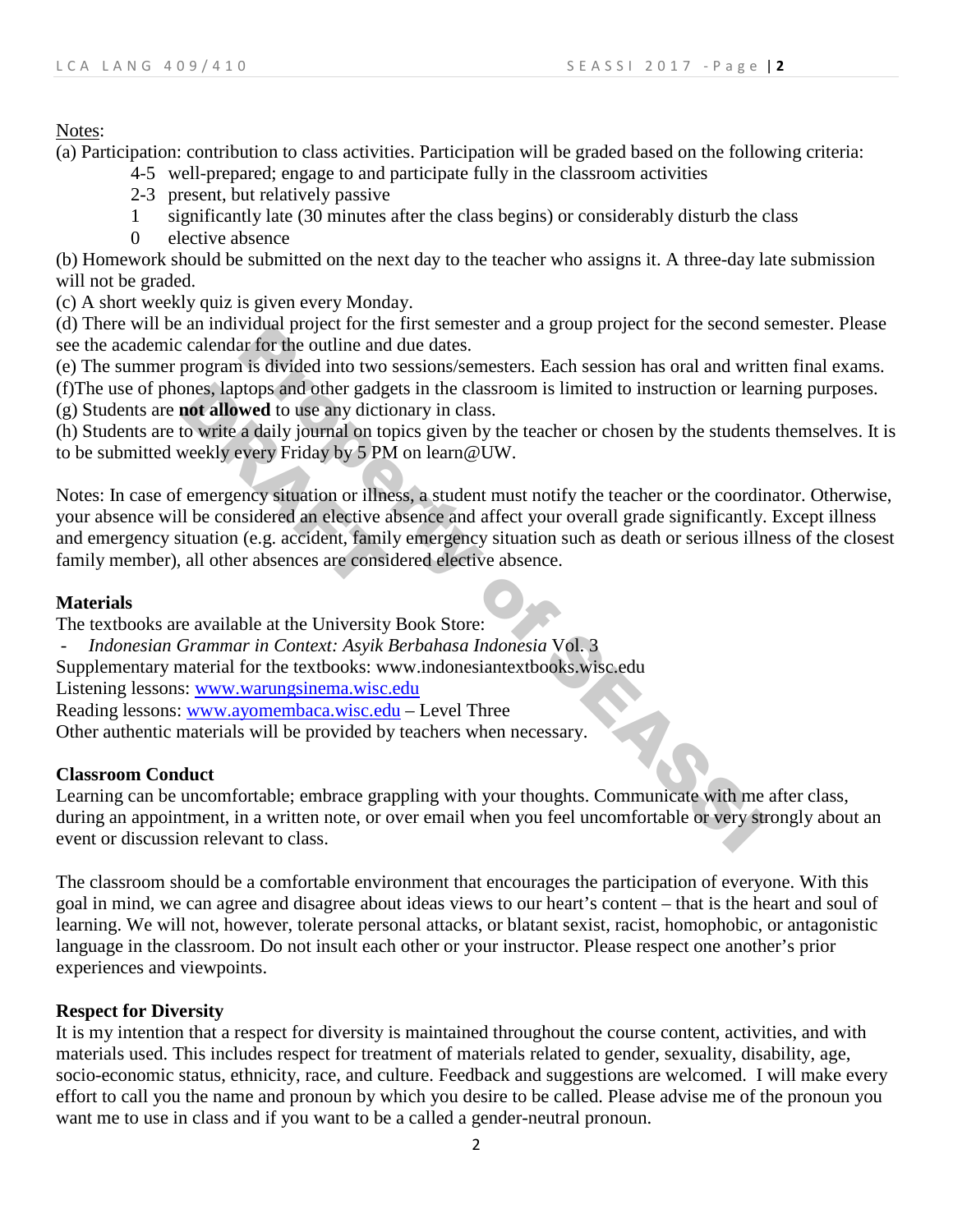### **Accessibility**

I am committed to providing assistance to help you be successful in this course. Please let me know if you need any special accommodations in the curriculum, instruction, or assessments of this course to enable you to participate fully. I will try to maintain the confidentiality of the information you share with me. Students with special needs are encouraged to contact the McBurney Disability Resource Center, 905 University Avenue (263-2741), for information concerning campus disability-related policies and services.

| <b>Teaching Faculty</b><br>Amelia Joan Liwe (Coordinator)     |                                                                                                      |
|---------------------------------------------------------------|------------------------------------------------------------------------------------------------------|
| Email:<br>Office hours: Tuesday, 2-4 pm                       | by appointment                                                                                       |
| Nona Kuniani Norris<br>Email:<br>Office hours: Monday, 2-4 pm | or by appointment                                                                                    |
| Ika Hutami<br>Email:<br>Office hours: Wednesday, 2-4 pm       | or by appointment                                                                                    |
| <b>Important Dates</b>                                        |                                                                                                      |
| Orientation and placement test                                | Monday, June 19, 2017                                                                                |
| First day of instruction                                      | Tuesday, June 20, 2017                                                                               |
| Quizzes                                                       | Monday, June 26, July 10, 24, 31, and August 7, 2017                                                 |
| Small Projects (due date)                                     | Friday, June 30, 2017 and July 7, 28, 2017 and August 4, 2017                                        |
| Final exam $-1$ <sup>st</sup> term                            | Friday, July 14, 2017                                                                                |
| Final exam $-2nd$ term                                        | Friday, August 11, 2017                                                                              |
|                                                               |                                                                                                      |
| <b>References</b>                                             | American Council on the Teaching of Foreign Languages (ACTFL). NCSSFL-ACTFL Can-Do Statements.       |
|                                                               | Progress Indicators for Language Learners. www.actfl.org. accessed on May 16, 2016.                  |
|                                                               | American Council on the Teaching of Foreign Languages (ACTFL). Oral Proficiency Levels in the Workpl |
| www.actfl.org. accessed on May 16, 2016.                      |                                                                                                      |
|                                                               | American Council on the Teaching of Foreign Languages (ACTFL). ACTFL Proficiency Guidelines 2012.    |

- American Council on the Teaching of Foreign Languages (ACTFL). *Oral Proficiency Levels in the Workplace*. www.actfl.org. accessed on May 16, 2016.
- American Council on the Teaching of Foreign Languages (ACTFL). *ACTFL Proficiency Guidelines 2012*. Alexandria, VA: ACTFL, Inc., 2012. www.actfl.org. accessed on May 16, 2016.
- Partnership for 21<sup>st</sup> Century Skills. 21<sup>st</sup> Century Skills Map. www.P21.org. accessed on May 16, 2016.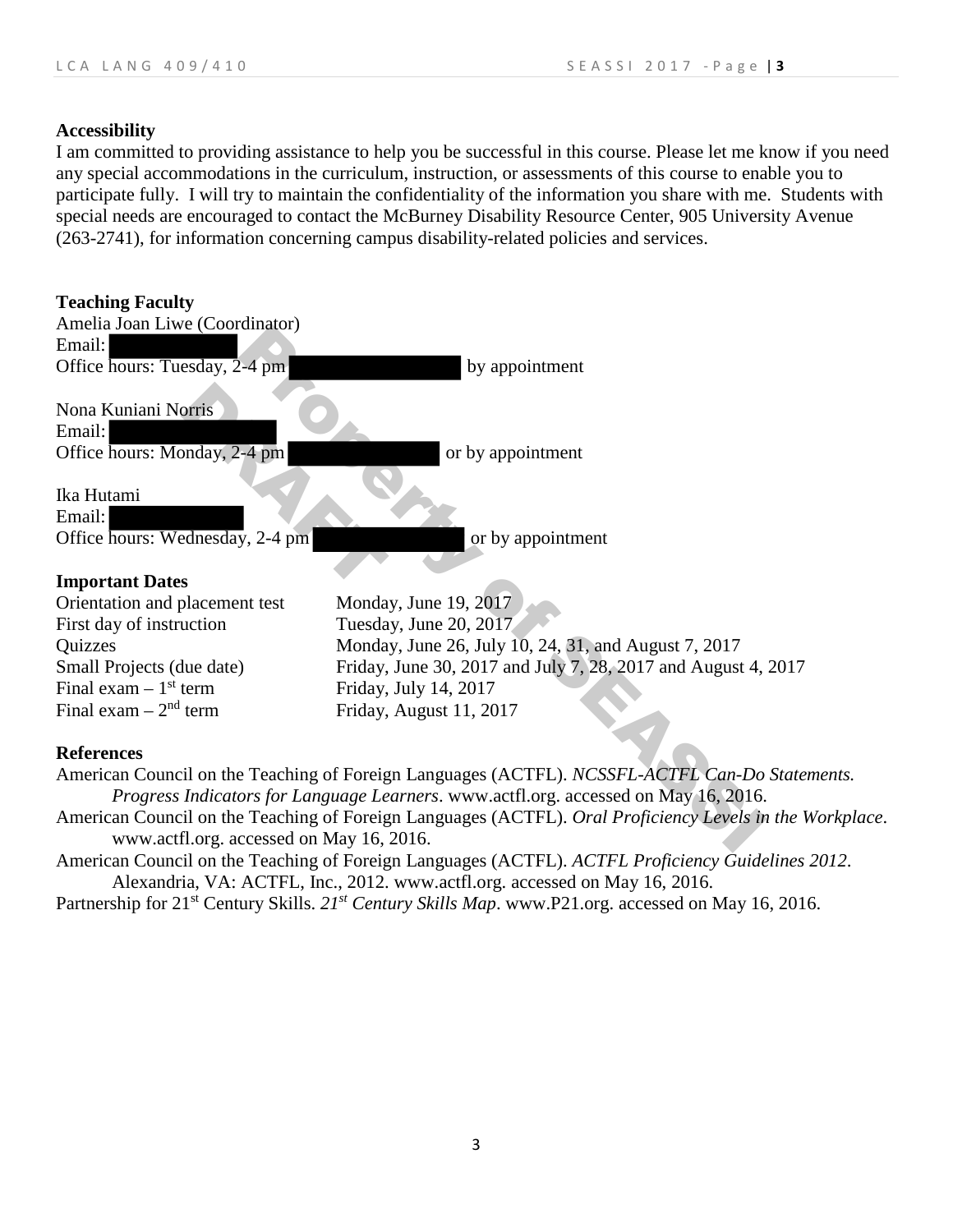## **3rd Semester - Week 1: June 19-23, 2017**

| <b>Date</b>                | <b>Time</b>     | <b>Topic</b>                                | Competence                                                                                                                                                                                                                                                    | <b>Activities / Learning</b><br><b>Method</b>                                                               | <b>Material</b>                                               | <b>Teacher</b> |
|----------------------------|-----------------|---------------------------------------------|---------------------------------------------------------------------------------------------------------------------------------------------------------------------------------------------------------------------------------------------------------------|-------------------------------------------------------------------------------------------------------------|---------------------------------------------------------------|----------------|
|                            |                 |                                             |                                                                                                                                                                                                                                                               |                                                                                                             |                                                               |                |
| Monday                     | $08:00 - 10:00$ |                                             |                                                                                                                                                                                                                                                               | <b>SEASSI</b> Orientation                                                                                   |                                                               |                |
| June 19, 2017              | $10:30 - 12:30$ |                                             |                                                                                                                                                                                                                                                               | <b>Indonesian Orientation and Placement Test</b>                                                            |                                                               |                |
|                            |                 |                                             |                                                                                                                                                                                                                                                               |                                                                                                             |                                                               |                |
| Tuesday<br>June 20, 2017   | $08:30 - 10:00$ | Introduction to<br>the course<br>Teman Lama | Students are able to:<br>- use passive voice (di-<br>& stem passive)                                                                                                                                                                                          | - Reading a dialog<br>- Controlled exercises<br>- Language games<br>- Role play                             | - Syllabus<br>- Asyik<br>Vol. $3$<br>Lessons 1.3<br>and $1.4$ | Bu Nona        |
|                            | $10:00 - 10:30$ | <b>Break</b>                                |                                                                                                                                                                                                                                                               |                                                                                                             |                                                               |                |
|                            | $10:30 - 12:00$ | Bertamu                                     | Students are able to:<br>- invite a friend to stop<br>by using "Mampir dulu,<br>$yuk!$ "<br>state a need using<br>"Saya ada perlu."<br>- ask what's up using<br>"Ada apa, sih?"<br>- recognize informal<br>expressions                                        | - Listening to a dialog<br>- Controlled exercises<br>- Role play<br>- Discussion                            | Warung<br>Sinema                                              | Bu Nona        |
|                            |                 |                                             |                                                                                                                                                                                                                                                               |                                                                                                             |                                                               |                |
| Wednesday<br>June 21, 2017 | $08:30 - 10:00$ | Two Best<br>Friends                         | Students are able to:<br>- use <i>yang</i> in relative<br>clauses<br>- use yang in possessive<br>noun phrase: Noun +<br>yang + noun-nya +<br>adjective/verbal<br>- use yang clause with<br>passive verb<br>- use yang clause with<br>active and passive verbs | - Reading a dialog<br>- Controlled exercises<br>- Language games<br>- Role play                             | Asyik Vol.<br>3<br>Pelajaran<br>$2.1 - 2.4$                   | Bu Nona        |
|                            | $10:00 - 10:30$ | <b>Break</b>                                |                                                                                                                                                                                                                                                               |                                                                                                             |                                                               |                |
|                            | $10:30 - 12:00$ | Desa<br>Sijangkung                          | Students are able to:<br>- use vocabulary<br>describing village<br>ancestry, occupations,<br>and languages<br>- use seperti and apabila                                                                                                                       | - Reading a text<br>- Controlled vocabulary<br>exercises<br>- Language games<br>- Role play<br>- Discussion | Ayo<br>Membaca<br>Tingkat 3<br>Pelajaran<br>17                | Bu Nona        |
|                            |                 |                                             |                                                                                                                                                                                                                                                               |                                                                                                             |                                                               |                |
| Thursday<br>June 22, 2017  | $08:30 - 10:00$ | New Life &<br>Students'<br>Problems         | Students are able to:<br>- use locative function of<br>the verbal suffix $-i$<br>- use the iterative<br>function of the verbal<br>suffix $-i$                                                                                                                 | - Reading a dialog<br>- Controlled exercises<br>- Language games<br>- Role play                             | Asyik Vol.<br>3 Pelajaran<br>3.1, 3.2, 4.4                    | Bu Nona        |
|                            | $10:00 - 10:30$ | <b>Break</b>                                |                                                                                                                                                                                                                                                               |                                                                                                             |                                                               |                |
|                            | $10:30 - 12:00$ | Resep<br>Masakan                            | Students are able to:                                                                                                                                                                                                                                         | - Reading a text                                                                                            | Ayo<br>Membaca                                                | Bu Nona        |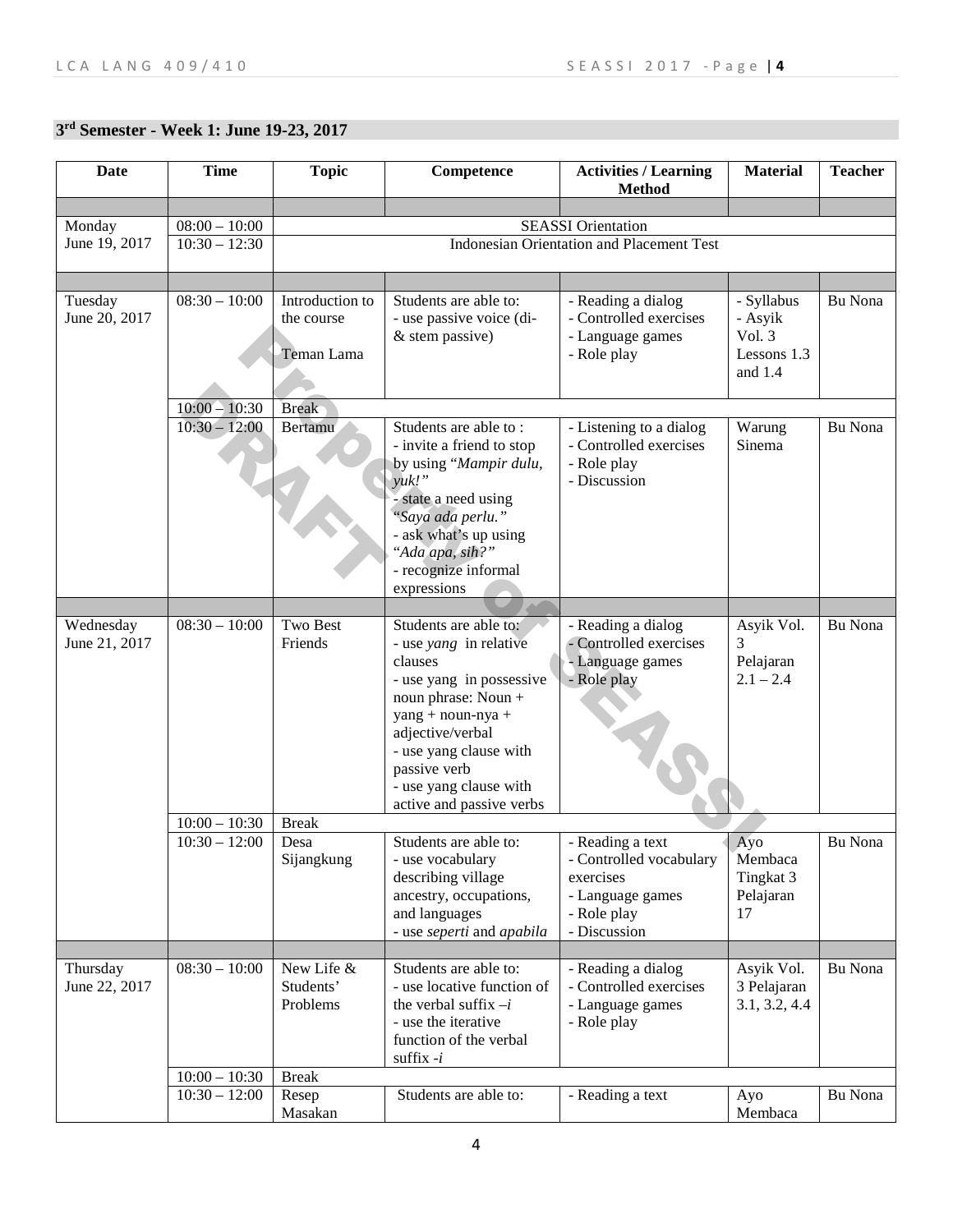|                         |                 |                                                         | - use vocabulary/verbs<br>related to cooking<br>- use the word <i>hingga</i>                                                                                      | - Controlled vocabulary<br>exercises<br>- Language games<br>- Role play<br>- Discussion | Tingkat 3<br>Pelajaran<br>18             |         |
|-------------------------|-----------------|---------------------------------------------------------|-------------------------------------------------------------------------------------------------------------------------------------------------------------------|-----------------------------------------------------------------------------------------|------------------------------------------|---------|
|                         |                 |                                                         |                                                                                                                                                                   |                                                                                         |                                          |         |
| Friday<br>June 23, 2017 | $08:30 - 10:00$ | Mrs. Lia and<br>Her Family $\&$<br>Looking for a<br>Job | Students are able to:<br>- use the benefactive<br>function of the verbal<br>suffix $-kan$<br>- use the abstract noun<br>formation with the<br>circumfix $ke - an$ | - Reading a dialog<br>- Controlled exercises<br>- Language games<br>- Role play         | Asyik Vol.<br>3 Pelajaran<br>5.2 dan 6.3 | Bu Nona |
|                         | $10:00 - 10:30$ | <b>Break</b>                                            |                                                                                                                                                                   |                                                                                         |                                          |         |
|                         | $10:30 - 12:00$ | Kelas Bersama (Semua guru)                              |                                                                                                                                                                   |                                                                                         |                                          |         |

|               |                                         |                            | CIICUIIIIIA RE - <i>un</i>    |                        |                 |                |
|---------------|-----------------------------------------|----------------------------|-------------------------------|------------------------|-----------------|----------------|
|               | $10:00 - 10:30$                         | <b>Break</b>               |                               |                        |                 |                |
|               | $10:30 - 12:00$                         | Kelas Bersama (Semua guru) |                               |                        |                 |                |
|               |                                         |                            |                               |                        |                 |                |
|               | 3rd Semester - Week 2: June 26-30, 2017 |                            |                               |                        |                 |                |
|               |                                         |                            |                               |                        |                 |                |
| <b>Date</b>   | <b>Time</b>                             | Topic                      | Competence                    | <b>Activities /</b>    | <b>Material</b> | <b>Teacher</b> |
|               |                                         |                            |                               | <b>Learning Method</b> |                 |                |
| Monday, June  | $08:30-$                                |                            |                               | Quiz                   | Week 1          | Bu Ika         |
| 26, 2017      | 10:00                                   |                            |                               |                        | materials       |                |
|               |                                         | Looking for a              | Students are able to:         | Reading a dialog       |                 |                |
|               |                                         | Job.                       | - Use the accidental          | - Controlled           | Asyik Vol.      |                |
|               |                                         |                            | function of the verbal        | exercises              | 3 Pelajaran     |                |
|               |                                         |                            | prefix ter-                   | - Language games       | 6.1 & 6.4       |                |
|               |                                         |                            | - Use the stative function of | - Role                 |                 |                |
|               |                                         |                            | the verbal prefix ter-        | play/discussion        |                 |                |
|               | $10:00 -$                               | <b>Break</b>               |                               |                        |                 |                |
|               | 10:30                                   |                            |                               |                        |                 |                |
|               | $10:30 -$                               | Mendaki                    | Students are able to:         | - Reading a text       | Ayo             | Bu Ika         |
|               | 12:00                                   | Gunung                     | - use vocabulary related to   | - Controlled           | Membaca         |                |
|               |                                         |                            | mountain climbing             | vocabulary exercises   | Tingkat 3       |                |
|               |                                         |                            | - use the dependent clause    | - Language games       | Pelajaran       |                |
|               |                                         |                            | markers: ketika, saat,        | - Role play            | 19              |                |
|               |                                         |                            | and bila.                     | - Discussion           |                 |                |
|               |                                         |                            |                               |                        |                 |                |
| Tuesday,      | $08:30-$                                | The Fatah                  | Students are able to:         | - Reading a dialog     | Asyik Vol.      | Bu Ika         |
| June 27, 2017 | 10:00                                   | Family                     | - use classifiers             | - Controlled           | 3 Pelajaran     |                |
|               |                                         |                            | - use the conjunctions        | exercises              | 7.1 & 7.2       |                |
|               |                                         |                            | sambil and sementara          | - Language games       |                 |                |
|               |                                         |                            |                               | - Role play            |                 |                |
|               | $10:00 -$                               | <b>Break</b>               |                               |                        |                 |                |
|               | 10:30                                   |                            |                               |                        |                 |                |
|               | $10:30 -$                               | <b>Butuh Duit</b>          | Students are able to:         | - Listening to a       | Warung          | Bu Ika         |
|               | 12:00                                   |                            | - understand visiting         | dialog                 | Sinema          |                |
|               |                                         |                            | etiquette                     | - Controlled           |                 |                |
|               |                                         |                            | - use vocabulary related to   | exercises              |                 |                |
|               |                                         |                            | renting and visiting          | - Role play            |                 |                |
|               |                                         |                            |                               | - Discussion           |                 |                |
|               |                                         |                            |                               |                        |                 |                |
| Wednesday     | $08:30-$                                | The Fatah                  | Students are able to:         | - Reading a dialog     | Asyik Vol.      | Bu Ika         |
| June 28, 2017 | 10:00                                   | Family                     | - use the conjunction         | - Controlled           | 3 Pelajaran     |                |
|               |                                         |                            | padahal                       | exercises              | 7.3 & 7.4       |                |
|               |                                         |                            | - use intransitive verbs with | - Language games       |                 |                |
|               |                                         |                            | the <i>meN</i> - prefix       | - Role play            |                 |                |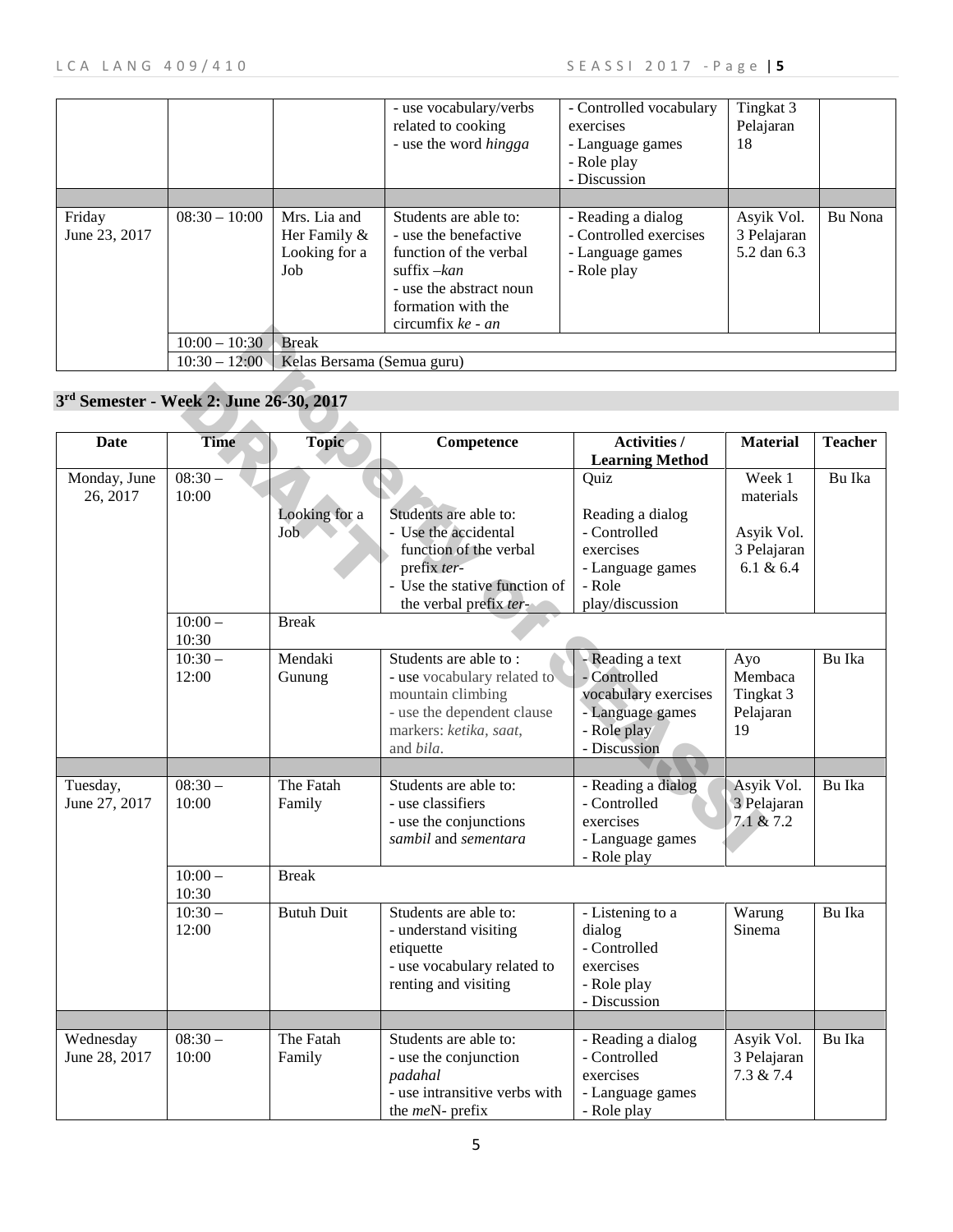|                                                     | $10:00 -$                   | <b>Break</b>                         |                                                                                                                                                                                                                                                                                                                                                                          |                                                                                                                                    |                                                     |        |
|-----------------------------------------------------|-----------------------------|--------------------------------------|--------------------------------------------------------------------------------------------------------------------------------------------------------------------------------------------------------------------------------------------------------------------------------------------------------------------------------------------------------------------------|------------------------------------------------------------------------------------------------------------------------------------|-----------------------------------------------------|--------|
|                                                     | 10:30<br>$10:30-$<br>12:00  | Rasinah<br>Bangkitkan<br>Tari Topeng | Students are able to:<br>find main ideas<br>use vocabulary related<br>to biography<br>use comparative se-adj.<br>use the phrase saking $+$<br>adj-nya                                                                                                                                                                                                                    | reading an article<br>controlled<br>$\overline{\phantom{a}}$<br>vocabulary and<br>grammar exercises<br>discussion<br>$\frac{1}{2}$ | Handout:<br>Rasinah<br>Bangkitkan<br>Tari<br>Topeng | Bu Ika |
|                                                     |                             |                                      |                                                                                                                                                                                                                                                                                                                                                                          |                                                                                                                                    |                                                     |        |
| Thursday,<br>June 29, 2017                          | $08:30-$<br>10:00           | Climbing a<br>Mountain               | Students are able to:<br>- use reduplicated<br>adjectives<br>- use the conjunction<br>sedangkan                                                                                                                                                                                                                                                                          | - Reading a dialog<br>- Controlled<br>exercises<br>- Language games<br>- Role play                                                 | Asyik Vol.<br>3 Pelajaran<br>8.1 & 8.2              | Bu Ika |
|                                                     | $10:00 -$<br>10:30          | <b>Break</b>                         |                                                                                                                                                                                                                                                                                                                                                                          |                                                                                                                                    |                                                     |        |
|                                                     | $10:30 -$<br>12:00          | Telepon                              | - Students are able to<br>understanding telephoning<br>etiquette and routines<br>- Students gain exposure to<br>the expression Hus! (used<br>to chide someone for a<br>social faux pas); the<br>particle sih (used here to<br>express<br>irritation/annoyance); and<br>the expression $[Dasar +$<br>adjective!] (used to put<br>someone down for a<br>particular trait.) | - Listening to a<br>dialog<br>- Controlled<br>exercises<br>- Role play<br>- Discussion                                             | Warung<br>Sinema                                    | Bu Ika |
|                                                     |                             |                                      |                                                                                                                                                                                                                                                                                                                                                                          |                                                                                                                                    |                                                     |        |
| Friday                                              | $08:30-$                    |                                      |                                                                                                                                                                                                                                                                                                                                                                          | Project 1 discussion                                                                                                               |                                                     | Bu     |
| June 30, 2017                                       | 10:00<br>$10:00 -$<br>10:30 | <b>Break</b>                         |                                                                                                                                                                                                                                                                                                                                                                          |                                                                                                                                    |                                                     | Nona   |
|                                                     | $10:30-$<br>12:00           |                                      | Kelas Bersama: Perayaan Hari Raya Idul Fitri (Semua Guru)                                                                                                                                                                                                                                                                                                                |                                                                                                                                    |                                                     |        |
| 3 <sup>rd</sup> Semester - Week 3: July 3 - 7, 2017 |                             |                                      |                                                                                                                                                                                                                                                                                                                                                                          |                                                                                                                                    |                                                     |        |
| $\mathbf{D} \cdot \mathbf{A}$                       |                             |                                      |                                                                                                                                                                                                                                                                                                                                                                          |                                                                                                                                    |                                                     |        |

| Date                    | Time            | <b>Topic</b>         | Competence                                                                                                                                | <b>Activities / Learning</b>                                                    | <b>Material</b>                                   | <b>Teacher</b> |
|-------------------------|-----------------|----------------------|-------------------------------------------------------------------------------------------------------------------------------------------|---------------------------------------------------------------------------------|---------------------------------------------------|----------------|
|                         |                 |                      |                                                                                                                                           | <b>Method</b>                                                                   |                                                   |                |
|                         |                 |                      |                                                                                                                                           |                                                                                 |                                                   |                |
| Monday,<br>July 3, 2017 | $08:30 - 10:00$ | Mendaki<br>Gunung    | Students are able to<br>- use the reciprocal<br>function of <i>ber</i> – <i>an</i><br>- use $meN - kan$ affix<br>forming verbs of emotion | - Reading a dialog<br>- Controlled exercises<br>- Language games<br>- Role play | Asyik,<br>Pelajaran<br>8.3 & 8.4                  | Bu Amelia      |
|                         | $10:00 - 10:30$ | <b>Break</b>         |                                                                                                                                           |                                                                                 |                                                   |                |
|                         | $10:30 - 12:30$ | Dari Hati ke<br>Hati | Students are able to apply<br>reading skills such as<br>scanning and skimming<br>when they read Indonesian<br>authentic text.             | - Reading a text<br>- Exercises<br>- Discussion                                 | $A$ yo<br>Membaca<br>Tingkat 3<br>Pelajaran<br>20 | Bu Amelia      |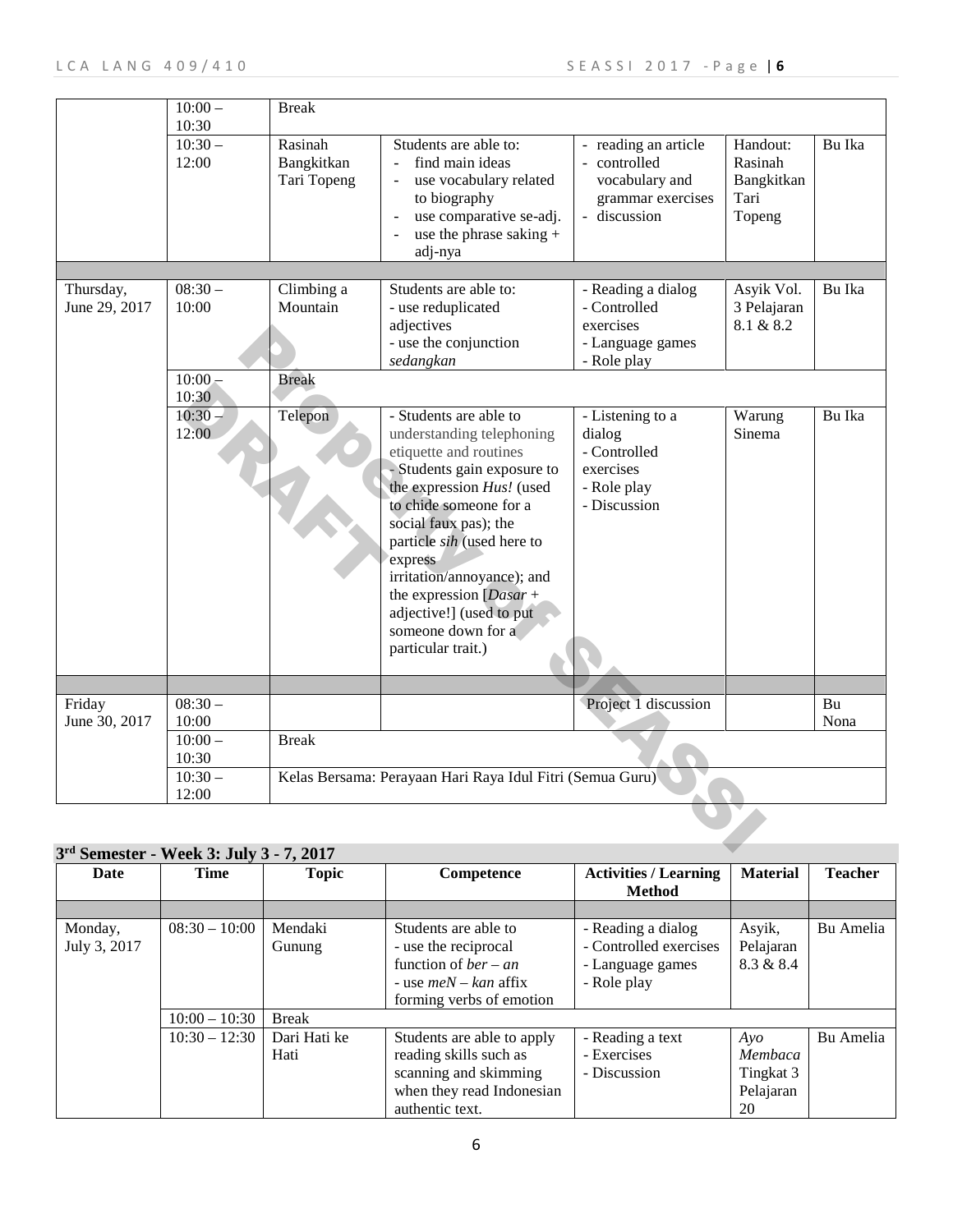| Tuesday,<br>July 4, 2017   | Happy $4th$ of July!!      |                                 |                                                                                                                                                                                                                                                                                                                           |                                                                                 |                                                   |                       |  |
|----------------------------|----------------------------|---------------------------------|---------------------------------------------------------------------------------------------------------------------------------------------------------------------------------------------------------------------------------------------------------------------------------------------------------------------------|---------------------------------------------------------------------------------|---------------------------------------------------|-----------------------|--|
|                            |                            |                                 |                                                                                                                                                                                                                                                                                                                           |                                                                                 |                                                   |                       |  |
| Wednesday,<br>July 5, 2017 | $08:30 - 10:00$            | Dari Hati ke<br>Hati (Lanjutan) | Students are able to apply<br>reading skills such as<br>scanning and skimming<br>when they read Indonesian<br>authentic text.                                                                                                                                                                                             | - Reading a text<br>- Exercises<br>- Discussion                                 | $A$ yo<br>Membaca<br>Tingkat 3<br>Pelajaran<br>20 | Bu Amelia             |  |
|                            | $10:00 - 10:30$            | <b>Break</b>                    |                                                                                                                                                                                                                                                                                                                           |                                                                                 |                                                   |                       |  |
|                            | $\overline{10:}30 - 12:30$ | Menyelam                        | Students are able to:<br>- use indefinite pronouns<br>- use the transitive verbs<br>$memper + \text{adjective}$                                                                                                                                                                                                           | - Reading a dialog<br>- Controlled exercises<br>- Language games<br>- Role play | Asyik<br>Pelajaran<br>9.1 & 9.2                   | Bu Amelia             |  |
|                            |                            |                                 |                                                                                                                                                                                                                                                                                                                           |                                                                                 |                                                   |                       |  |
| Thursday,<br>July 6, 2017  | $08:00 - 10:00$            | Menyelam                        | Students are able to:<br>- use the durative meaning<br>of $tidak$ + reduplicated<br>verb                                                                                                                                                                                                                                  | - Reading a dialog<br>- Controlled exercises<br>- Language games<br>- Role play | Asyik<br>Pelajaran<br>9.3 & 9.4                   | Bu Amelia             |  |
|                            | $10:00 - 10:30$            | <b>Break</b>                    |                                                                                                                                                                                                                                                                                                                           |                                                                                 |                                                   |                       |  |
|                            | $10:30 - 12:30$            | <b>Ujang Makan</b><br>Singkong  | Students are able to:<br>- use of pronoun plus<br>"ber+number" to indicate<br>the number of people in a<br>group, e.g. "mereka<br>bertiga".<br>- use of "sendiri" to<br>emphasize possession.<br>- use of "Terus,<br>bagaimana?", meaning<br>"What are I/you/we going<br>to do"? or "What should be<br>done by I/you/we"? | - Listening to a text<br>- Controlled exercises<br>- Dsicussion                 | Warung<br>Sinema                                  | Bu Amelia             |  |
| Friday,<br>July 7, 2017    | $08:00 - 10:00$            | Gaya Hidup                      | Students are able to apply<br>reading skills such as                                                                                                                                                                                                                                                                      | - Reading a text<br>- Exercises                                                 | Artikel<br>Otentik                                | Bu Amelia             |  |
|                            |                            |                                 | scanning and skimming<br>when they read Indonesian<br>authentic text.                                                                                                                                                                                                                                                     | - Discussion                                                                    |                                                   |                       |  |
|                            | $10:00 - 10:30$            | <b>Break</b>                    |                                                                                                                                                                                                                                                                                                                           |                                                                                 |                                                   |                       |  |
|                            | $10:30 - 12:30$            |                                 |                                                                                                                                                                                                                                                                                                                           |                                                                                 | Kelas<br><b>Bersama</b>                           | Mahasiswa<br>Kelas 3A |  |

# **3rd Semester - Week 4: July 10 - 14, 2017**

| Date         | Time     | Topic   | Competence                   | <b>Activities</b> /    | <b>Material</b> | <b>Teacher</b> |
|--------------|----------|---------|------------------------------|------------------------|-----------------|----------------|
|              |          |         |                              | <b>Learning Method</b> |                 |                |
| Monday, July | $08:30-$ |         |                              | Ouiz                   | Week $2 & 3$    | Bu             |
| 10.2017      | 10:00    |         |                              |                        | materials       | Nona           |
|              |          | Sumatra | Students are able to:        | Reading a dialog       |                 |                |
|              |          |         | - Use <i>per- an</i> nominal | - Controlled           | Asyik Vol. 3    |                |
|              |          |         | form                         | exercises              | Pelajaran       |                |
|              |          |         |                              | - Language games       | 10.1            |                |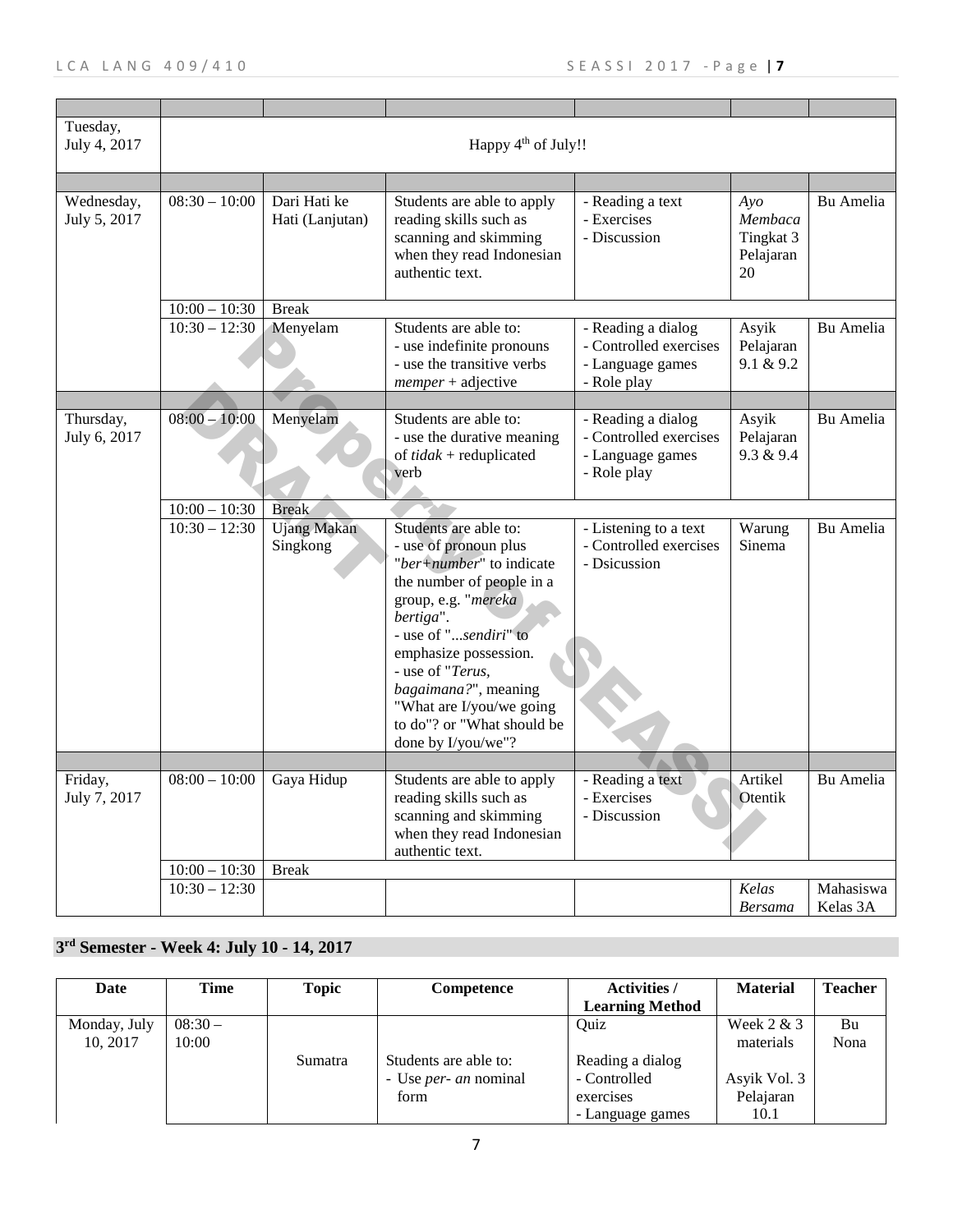|                            |                                |                                   |                                                                                                                                                       | - Role play                                                                                                 |                                                                           |            |
|----------------------------|--------------------------------|-----------------------------------|-------------------------------------------------------------------------------------------------------------------------------------------------------|-------------------------------------------------------------------------------------------------------------|---------------------------------------------------------------------------|------------|
|                            | $10:00 -$                      | <b>Break</b>                      |                                                                                                                                                       |                                                                                                             |                                                                           |            |
|                            | 10:30                          |                                   |                                                                                                                                                       |                                                                                                             |                                                                           |            |
|                            | $10:30-$<br>12:00              | Relawan di<br>Kota Bandung        | Students are able to apply<br>reading skills such as<br>scanning and skimming<br>when they read Indonesian<br>authentic text.                         | - Reading a text<br>- Controlled<br>vocabulary exercises<br>- Language games<br>- Role play<br>- Discussion | Ayo<br>Membaca<br>Tingkat 3<br>Pelajaran 21                               | Bu<br>Nona |
|                            |                                |                                   |                                                                                                                                                       |                                                                                                             |                                                                           |            |
| Tuesday,<br>July 11, 2017  | $08:30-$<br>10:00              | Sumatra                           | Students are able to:<br>- use correlative structures<br>baik  maupun and<br>jangankan ,  pun                                                         | - Reading a dialog<br>- Controlled<br>exercises<br>- Language games<br>- Role play                          | Asyik Vol. 3<br>Pelajaran<br>9.2                                          | Bu<br>Nona |
|                            | $10:00 -$<br>10:30             | <b>Break</b>                      |                                                                                                                                                       |                                                                                                             |                                                                           |            |
|                            | $10:30 -$<br>12:00             | Konflik<br>Pasangan               | Students are able to:<br>- use expressions all of<br>which can be used as<br>strategies for building an<br>argument/debate in an<br>informal context  | - Listening to a<br>dialog<br>- Controlled<br>exercises<br>- Role play<br>- Discussion                      | Warung<br>Sinema                                                          | Bu<br>Nona |
|                            |                                |                                   |                                                                                                                                                       |                                                                                                             |                                                                           |            |
| Wednesday<br>July 12, 2017 | $08:30-$<br>10:00              | Sumatra                           | Students are able to:<br>- use ke - an verbal form                                                                                                    | - Reading a dialog<br>- Controlled<br>exercises<br>- Language games<br>- Role play                          | Asyik Vol. 3<br>Pelajaran<br>9.3                                          | Bu<br>Nona |
|                            | $10:00 -$<br>10:30             | <b>Break</b>                      |                                                                                                                                                       |                                                                                                             |                                                                           |            |
|                            | $10:30-$<br>12:00              | Pendidikan                        | Students are able to:<br>find main ideas<br>use vocabulary related<br>to biography<br>use comparative se-adj.<br>use the phrase saking $+$<br>adj-nya | reading an article<br>controlled<br>vocabulary and<br>grammar exercises<br>- discussion                     | Handout:<br>Kesenjangan<br>Guru<br>Hambat<br>Pendidikan<br>untuk<br>Semua | Bu<br>Nona |
|                            |                                |                                   |                                                                                                                                                       | ◠                                                                                                           |                                                                           |            |
| Thursday,<br>July 13, 2017 | $\overline{08:}30-$<br>10:00   | Sumatra                           | Students are able to:<br>- use $peN - an$ nominal<br>form                                                                                             | - Reading a dialog<br>- Controlled<br>exercises<br>- Language games<br>- Role play                          | Asyik Vol. 3<br>Pelajaran<br>9.4                                          | Bu<br>Nona |
|                            | $10:00 -$<br>10:30             | <b>Break</b>                      |                                                                                                                                                       |                                                                                                             |                                                                           |            |
|                            | $10:30-$<br>12:00              |                                   | Review                                                                                                                                                |                                                                                                             | All                                                                       | Bu<br>Nona |
|                            |                                |                                   |                                                                                                                                                       |                                                                                                             |                                                                           |            |
| Friday<br>July 14, 2017    | $08:30-$<br>10:00              |                                   |                                                                                                                                                       | Final Exam<br>(written)                                                                                     | All                                                                       | Bu<br>Nona |
|                            | $10:00 -$<br>10:30<br>$10:30-$ | <b>Break</b><br>Final exam (oral) |                                                                                                                                                       |                                                                                                             |                                                                           |            |
|                            | 12:00                          |                                   |                                                                                                                                                       |                                                                                                             |                                                                           |            |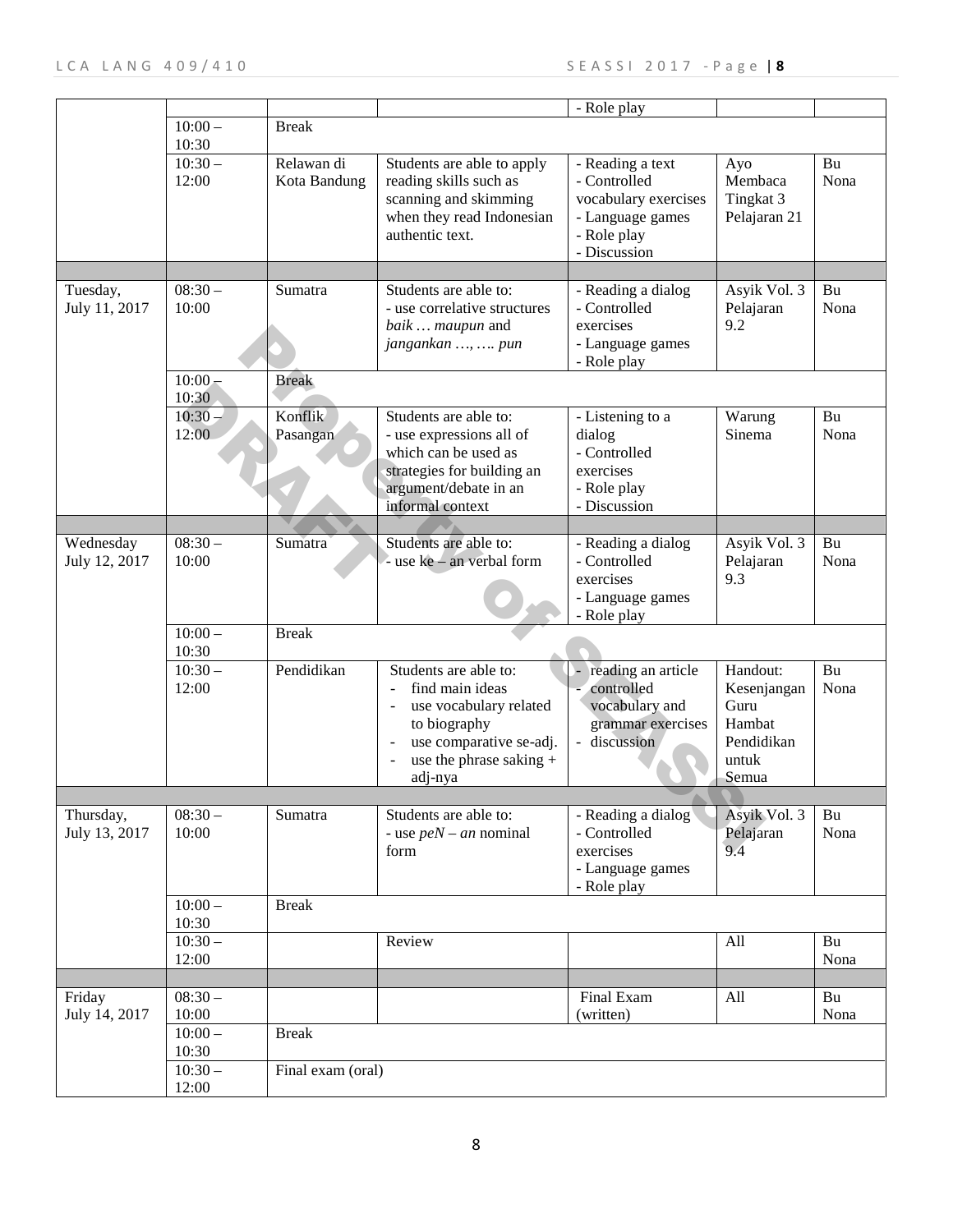# **4th Semester, Week 1: July 17 – 21, 2017 Topic: Religion and Belief**

| <b>Date</b>                                        | <b>Time</b>                | <b>Topic</b>                                      | Competence                                                                                                                                                                                                                                                       | <b>Activities / Learning</b><br><b>Method</b>                                    | <b>Material</b>                                                                      | <b>Teacher</b> |
|----------------------------------------------------|----------------------------|---------------------------------------------------|------------------------------------------------------------------------------------------------------------------------------------------------------------------------------------------------------------------------------------------------------------------|----------------------------------------------------------------------------------|--------------------------------------------------------------------------------------|----------------|
|                                                    |                            |                                                   |                                                                                                                                                                                                                                                                  |                                                                                  |                                                                                      |                |
| Monday, July<br>17, 2017                           | $08:30 - 10:00$            | Pengalaman<br>Ramadhan<br>di Amerika<br>Serikat   | Students are able to:<br>- apply reading skills<br>such as scanning and<br>skimming when they<br>read Indonesian authentic<br>text.<br>- understand and use<br>proverb "lain ladang lain<br>belalang" dan "di mana<br>bumi di pijak di situ<br>langit dijunjung" | - Reading an authentic<br>text<br>- Controlled exercises<br>- Discussion         | "Warna- Warni<br>Pengalaman<br>Ramadhan dan<br>Idul Fitri di<br>Negeri Paman<br>Sam" | Bu<br>Nona     |
|                                                    | $10:00 - 10:30$            | <b>Break</b>                                      |                                                                                                                                                                                                                                                                  |                                                                                  |                                                                                      |                |
|                                                    | $10:30 - 12:00$            | Ramadhan<br>di<br>Philadelphia                    | Students are able to:<br>listen to a short audio<br>text and understand the<br>main idea and important<br>details                                                                                                                                                | -Listening to an<br>authentic audio text<br>-Controlled exercises<br>discussion  | Ramadhan di<br>Philadelphia<br>VOA Indonesia                                         | Bu<br>Nona     |
|                                                    | $08:30 - 10:00$            |                                                   |                                                                                                                                                                                                                                                                  |                                                                                  |                                                                                      |                |
| Tuesday,<br>July 18, 2017                          |                            | Kerukunan<br>hidup<br>beragama                    | Students are able to<br>apply reading skills such<br>as scanning and<br>skimming when they<br>read Indonesian authentic-<br>text.                                                                                                                                | - Reading an authentic<br>text<br>- Controlled exercises<br>- Discussion         | "Merawat<br>Keindahan"                                                               | Bu<br>Nona     |
|                                                    | $10:00 - 10:30$            | <b>Break</b>                                      |                                                                                                                                                                                                                                                                  |                                                                                  |                                                                                      |                |
|                                                    | $10:30 - 12:00$            | Kerukunan<br>hidup<br>beragama                    | Students are able to apply<br>reading skills such as<br>scanning and skimming<br>when they read<br>Indonesian authentic text.                                                                                                                                    | - Reading an authentic<br>text<br>- Controlled exercises<br>- Discussion         | "Merawat<br>Keindahan"                                                               | Bu<br>Nona     |
|                                                    |                            |                                                   |                                                                                                                                                                                                                                                                  |                                                                                  |                                                                                      |                |
| Wednesday,<br>July 19, 2017<br>Homework:<br>Warung | $\overline{08:30-10:00}$   | Trowulan:<br><b>Situs</b><br>Sejarah<br>Majapahit | Students are able to:<br>-listen to a short audio<br>text and understand the<br>main idea and important<br>details                                                                                                                                               | -Listening to an<br>authentic audio text<br>-Controlled exercises<br>-Discussion | Klip Video                                                                           | Bu<br>Nona     |
| Sinema:<br>"Ayah Pergi                             | $10:00 - 10:30$            | <b>Break</b>                                      |                                                                                                                                                                                                                                                                  |                                                                                  |                                                                                      |                |
| Bagian A &<br>$B$ "                                | $10:30 - 12:00$            | Debate                                            | Students are able to apply<br>reading skills such as<br>scanning and skimming<br>when they read<br>Indonesian authentic text.                                                                                                                                    | - Reading an authentic<br>text<br>- Controlled exercises<br>- Discussion         | "Agama Gajah<br>Mada dan<br>Majapahit"                                               | Bu<br>Nona     |
|                                                    |                            |                                                   |                                                                                                                                                                                                                                                                  |                                                                                  |                                                                                      |                |
| Thursday,<br>July 20, 2017                         | $08:30 - 10:00$            | Debate                                            | Students are able to apply<br>reading skills such as<br>scanning and skimming<br>when they read<br>Indonesian authentic text.                                                                                                                                    | - Reading an authentic<br>text<br>- Controlled exercises<br>- Discussion         | "Agama Gajah<br>Mada dan<br>Majapahit"                                               | Bu<br>Nona     |
|                                                    | $10:00 - 10:30$            | <b>Break</b>                                      |                                                                                                                                                                                                                                                                  |                                                                                  |                                                                                      |                |
|                                                    | $\overline{10:}30 - 12:00$ | Dinamika<br>keluarga                              | Students are able to:                                                                                                                                                                                                                                            | - Listening to a dialog<br>- Controlled exercises                                | Warung<br>Sinema: "Ayah                                                              | Bu<br>Nona     |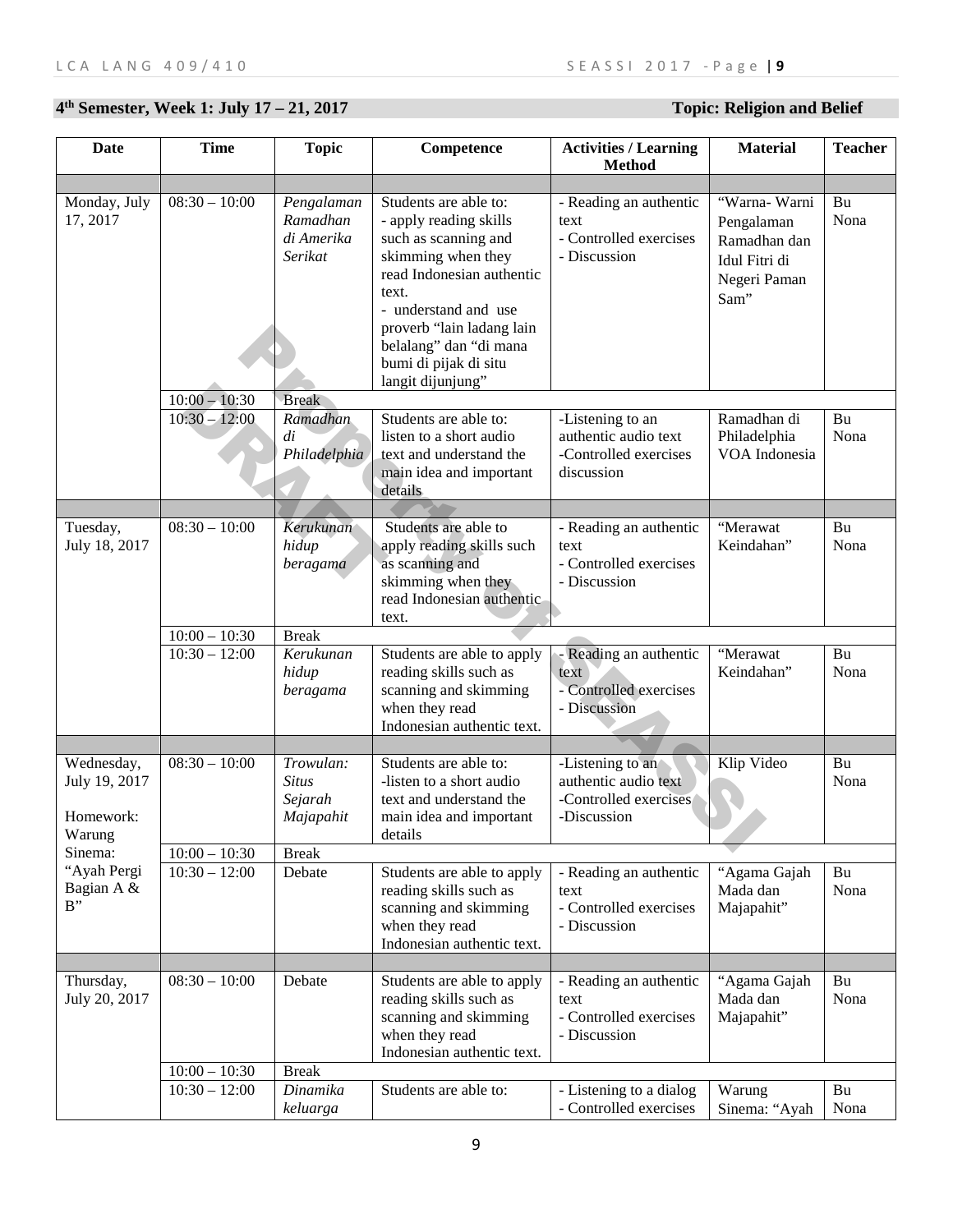|                          |                                                       |                                | - express opinion about<br>the video clip they<br>watched<br>- express opinion about<br>family dynamics in the<br>video clips                      | - Language games<br>- Role play                                                                          | Pergi Bagian A<br>&B"          |                                                   |
|--------------------------|-------------------------------------------------------|--------------------------------|----------------------------------------------------------------------------------------------------------------------------------------------------|----------------------------------------------------------------------------------------------------------|--------------------------------|---------------------------------------------------|
|                          |                                                       |                                |                                                                                                                                                    |                                                                                                          |                                |                                                   |
| Friday,<br>July 21, 2017 | $08:30 - 10:00$                                       | Kerukunan<br>Hidup<br>Beragama | Students are able to:<br>-Read an authentic article<br>and understand the main<br>idea and important<br>details<br>-Retell an authentic<br>article | -Reading an authentic<br>text<br>-Retelling/presenting<br>the text<br>-Asking $&$ answering<br>questions |                                | Bu<br>Nona                                        |
|                          | $10:00 - 10:30$                                       | <b>Break</b>                   |                                                                                                                                                    |                                                                                                          |                                |                                                   |
|                          | $10:30 - 12:00$                                       |                                |                                                                                                                                                    |                                                                                                          | Kelas Bersama                  | Kelas<br>3B<br>(Emily,<br>Lena,<br>Iris,<br>Oanh) |
|                          |                                                       |                                |                                                                                                                                                    |                                                                                                          |                                |                                                   |
|                          | 4 <sup>th</sup> Semester - Week 2: July 24 - 28, 2017 |                                |                                                                                                                                                    |                                                                                                          | <b>Topic: Lingkungan Hidup</b> |                                                   |
|                          |                                                       |                                |                                                                                                                                                    |                                                                                                          |                                |                                                   |
| Date                     | <b>Time</b>                                           | <b>Topic</b>                   | <b>Competence</b>                                                                                                                                  | <b>Activities /</b><br><b>Learning</b><br><b>Method</b>                                                  | <b>Material</b>                | <b>Teacher</b>                                    |

### **4th Semester - Week 2: July 24 - 28, 2017 Topic:** *Lingkungan Hidup*

|                           |                                                       |                                           | -inclui ali authentic<br>article                                                                                              | questions                                                                                   |                                                                                        |                                          |
|---------------------------|-------------------------------------------------------|-------------------------------------------|-------------------------------------------------------------------------------------------------------------------------------|---------------------------------------------------------------------------------------------|----------------------------------------------------------------------------------------|------------------------------------------|
|                           | $10:00 - 10:30$                                       | <b>Break</b>                              |                                                                                                                               |                                                                                             |                                                                                        |                                          |
|                           | $10:30 - 12:00$                                       |                                           |                                                                                                                               |                                                                                             | Kelas Bersama                                                                          | Kelas                                    |
|                           |                                                       |                                           |                                                                                                                               |                                                                                             |                                                                                        | 3B<br>(Emily,<br>Lena,<br>Iris,<br>Oanh) |
|                           |                                                       |                                           |                                                                                                                               |                                                                                             |                                                                                        |                                          |
|                           | 4 <sup>th</sup> Semester - Week 2: July 24 - 28, 2017 |                                           |                                                                                                                               |                                                                                             | <b>Topic: Lingkungan Hidup</b>                                                         |                                          |
|                           |                                                       |                                           |                                                                                                                               |                                                                                             |                                                                                        |                                          |
| <b>Date</b>               | <b>Time</b>                                           | <b>Topic</b>                              | <b>Competence</b>                                                                                                             | <b>Activities /</b><br><b>Learning</b><br><b>Method</b>                                     | <b>Material</b>                                                                        | <b>Teacher</b>                           |
|                           |                                                       |                                           |                                                                                                                               |                                                                                             |                                                                                        |                                          |
| Monday,<br>July 24, 2017  | $08:30 - 10:00$                                       | Religion $\overline{\&}$<br><b>Belief</b> |                                                                                                                               | Quiz                                                                                        | Week 1<br>Materials                                                                    | Bu Ika                                   |
|                           |                                                       | Garbage                                   | Students are able to apply<br>reading skills such as<br>scanning and skimming<br>when they read Indonesian<br>authentic text. | - Reading a text<br>- Controlled<br>exercises<br>- Presentation                             | Reading text:<br>"Pengertian<br>Sampah"                                                |                                          |
|                           | $10:00 - 10:30$                                       | <b>Break</b>                              |                                                                                                                               |                                                                                             |                                                                                        |                                          |
|                           | $10:30 - 12:30$                                       | Definition of<br>Waste                    | Students are able to apply<br>reading skills such as<br>scanning and skimming<br>when they read Indonesian<br>authentic text. | - Reading a text<br>- Controlled<br>exercises<br>- Presentation                             | Reading text:<br>"Pengertian<br>Sampah"                                                | Bu Ika                                   |
|                           |                                                       |                                           |                                                                                                                               |                                                                                             |                                                                                        |                                          |
| Tuesday, July<br>25, 2017 | $\overline{08:}30 - 10:00$                            | Waste                                     | Students are able to:<br>-listen to a short audio text<br>and understand the main<br>idea and important details               | - Reading a text<br>- Controlled<br>exercises<br>- Interactive<br>activities<br>- Role play | Berita<br>"Warga<br>Ibukota<br>Masih Saja<br>Gemar<br>Membuang<br>Sampah di<br>Sungai" | Bu Ika                                   |
|                           | $10:00 - 10:30$                                       | <b>Break</b>                              |                                                                                                                               |                                                                                             |                                                                                        |                                          |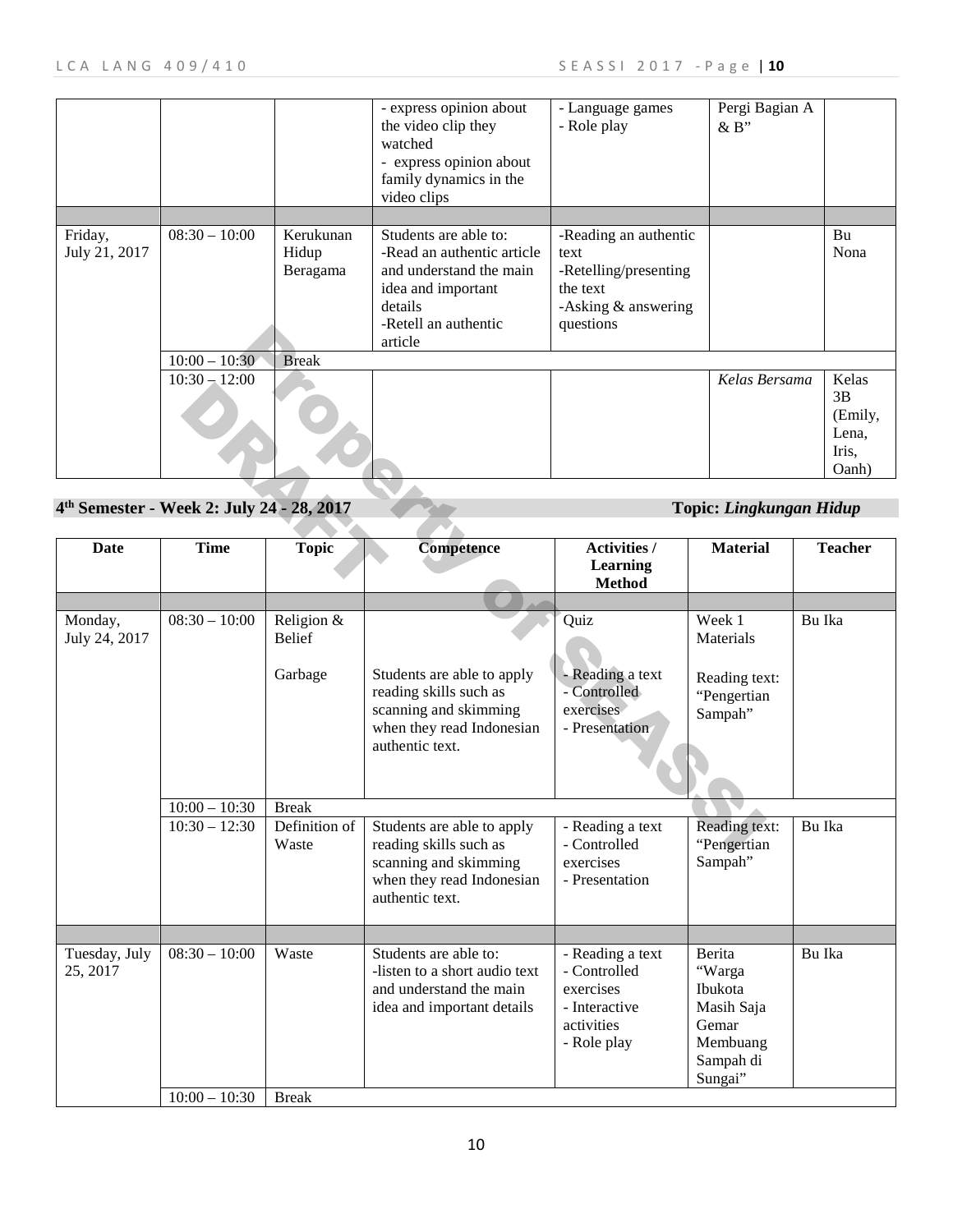|                             | $10:30 - 12:30$ | Passive<br>Voice (Type<br>2) | Students are able to<br>identify, explain, and use<br>passive voice type 2                                                                          | - Reading a text<br>- Controlled<br>exercises                                                | "Manfaat<br>Pohon<br>Kelapa"                                    | Bu Ika  |
|-----------------------------|-----------------|------------------------------|-----------------------------------------------------------------------------------------------------------------------------------------------------|----------------------------------------------------------------------------------------------|-----------------------------------------------------------------|---------|
|                             |                 |                              | Please prepare Warung Sinema "Ayah Pergi" bagian A & B at home. The "Bawa Pulang" section will be done in class tomorrow.                           |                                                                                              |                                                                 |         |
|                             |                 |                              |                                                                                                                                                     |                                                                                              |                                                                 |         |
| Wednesday,<br>July 26, 2017 | $08:30 - 10:00$ | Electronic<br>Waste          | Students are able to apply<br>reading skills such as<br>scanning and skimming<br>when they read Indonesian<br>authentic text.                       | - Reading a text<br>- Controlled<br>exercises<br>- Interactive<br>activities<br>- Discussion | Reading:<br>"Sampah<br>Elektronik"                              | Bu Ika  |
|                             | $10:00 - 10:30$ | <b>Break</b>                 |                                                                                                                                                     |                                                                                              |                                                                 |         |
|                             | $10:30 - 12:30$ | Dinamika<br>keluarga         | Students are able to:<br>- express opinion about the<br>video clip they watched<br>- express opinion about<br>family dynamics in the<br>video clips | - Listening to a<br>dialog<br>- Controlled<br>exercises<br>- Role-play<br>- Discussion       | Warung<br>Sinema:<br>"Ayah Pergi<br>Bagian A &<br>$B$ "         | Bu Ika  |
|                             |                 |                              |                                                                                                                                                     |                                                                                              |                                                                 |         |
| Thursday,<br>July 27, 2017  | $08:30 - 10:00$ | Flood                        | Students are able to apply<br>reading skills such as<br>scanning and skimming<br>when they read Indonesian<br>authentic text.                       | - Reading an<br>authentic text<br>- Controlled<br>exercises<br>- Discussion                  | "Banjir<br>Jakarta dan<br>Belajar<br><b>Berterima</b><br>Kasih" | Bu Ika  |
|                             | $10:00 - 10:30$ | <b>Break</b>                 |                                                                                                                                                     |                                                                                              |                                                                 |         |
|                             | $10:30 - 12:00$ | Flood                        | Students are able to apply<br>reading skills such as<br>scanning and skimming<br>when they read Indonesian<br>authentic text.                       | - Reading an<br>authentic text<br>- Controlled<br>exercises<br>- Discussion                  | "Banjir<br>Jakarta dan<br>Belajar<br><b>Berterima</b><br>Kasih" |         |
|                             |                 |                              |                                                                                                                                                     |                                                                                              |                                                                 |         |
| Friday,<br>July 28, 2017    | $08:30 - 10:00$ | Presentasi<br>Karaoke        | Students are able to<br>describe and explain a<br>photo to the class.                                                                               | -Vocabulary<br>review<br>- Presentation                                                      |                                                                 | Bu Ika  |
|                             | $10:00 - 10:30$ | <b>Break</b>                 |                                                                                                                                                     |                                                                                              |                                                                 |         |
|                             | $10:30 - 12:30$ |                              |                                                                                                                                                     | Language Games                                                                               | Kelas<br>Bersama                                                | Kelas 1 |

## **4th Semester - Week 3: July 31 – August 4, 2017 Topic:** *Kesenian dan Kebudayaan*

| Date                     | Time            | <b>Topic</b>                                           | Competence                                                                     | <b>Activities</b> /<br><b>Learning</b><br><b>Method</b>                | <b>Material</b>                                    | <b>Teacher</b> |
|--------------------------|-----------------|--------------------------------------------------------|--------------------------------------------------------------------------------|------------------------------------------------------------------------|----------------------------------------------------|----------------|
|                          |                 |                                                        |                                                                                |                                                                        |                                                    |                |
| Monday,<br>July 31, 2017 | $08:30 - 10:00$ |                                                        |                                                                                | Quiz 2                                                                 | $2nd$ week<br>materials                            | Bu Amelia      |
|                          |                 | The trace of<br>tradition in<br>Javanese,<br>Sundanese | Students are able to apply<br>reading skills such as<br>scanning and skimming. | - Pre-reading<br>activity: making a<br>prediction and<br>brainstorming | Reading<br>"Sejarah<br>Majapahit:<br>Jejak Tradisi |                |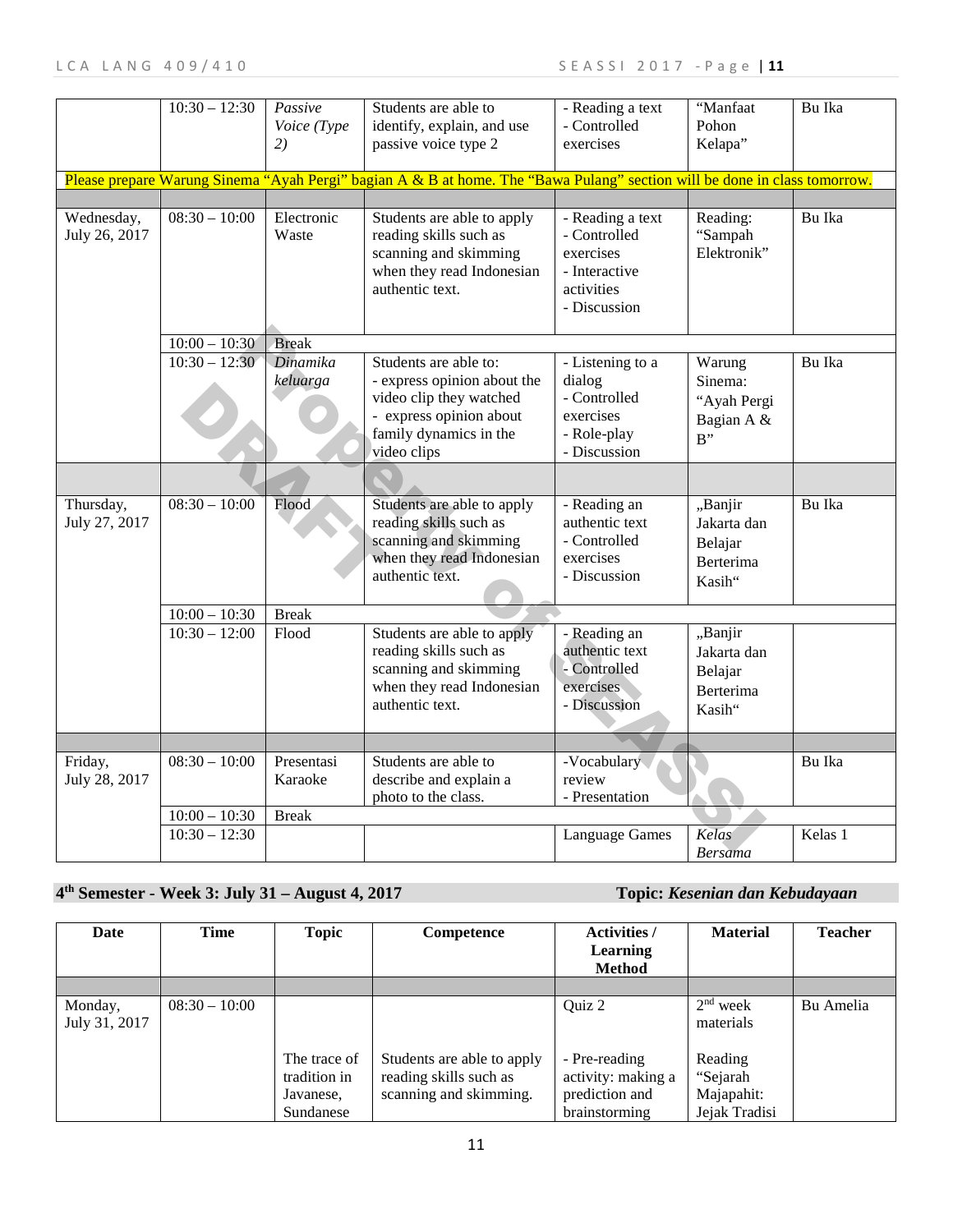|            |                 | and Balinese |                                                                                                              | - Reading activity: | Sunda, Jawa   |           |
|------------|-----------------|--------------|--------------------------------------------------------------------------------------------------------------|---------------------|---------------|-----------|
|            |                 | dance        |                                                                                                              | scanning and        | dan Bali"     |           |
|            |                 |              |                                                                                                              | skimming            |               |           |
|            | $10:00 - 10:30$ | <b>Break</b> |                                                                                                              |                     |               |           |
|            | $10:30 - 12:00$ | The trace of | - Students are able to                                                                                       | - Short reading     | Reading       | Bu Amelia |
|            |                 |              |                                                                                                              |                     |               |           |
|            |                 | tradition in | highlight the main ideas                                                                                     | report              | "Sejarah      |           |
|            |                 | Javanese,    | from the text.                                                                                               | - Controlled        | Majapahit:    |           |
|            |                 | Sundanese    | - Students are able to                                                                                       | exercises (see the  | Jejak Tradisi |           |
|            |                 | and Balinese | understand and use the                                                                                       | worksheet)          | Sunda, Jawa   |           |
|            |                 | dance        | selected keywords and                                                                                        | - Role play/        | dan Bali"     |           |
|            |                 |              | structures in various                                                                                        | language game       |               |           |
|            |                 |              | contexts                                                                                                     |                     |               |           |
|            |                 |              | Please prepare Warung Sinema "Armand an Pak Agus." The "Bawa Pulang" section will be done in class tomorrow. |                     |               |           |
|            |                 |              |                                                                                                              |                     |               |           |
| Tuesday,   | $08:30 - 10:00$ | Family       | Students are able to                                                                                         | -Listening to       | Warung        | Bu Amelia |
|            |                 |              | -pay attention to body                                                                                       | dialogs             | Sinema        |           |
| August 1,  |                 |              |                                                                                                              | -Structured         | "Armand an    |           |
| 2017       |                 |              | language, facial                                                                                             |                     |               |           |
|            |                 |              | expression, and eye                                                                                          | exercises           | Pak Agus"     |           |
|            |                 |              | contact to get clues to                                                                                      | -Discussion         |               |           |
|            |                 |              | meaning                                                                                                      |                     |               |           |
|            |                 |              | -listen for the main ideas                                                                                   |                     |               |           |
|            |                 |              | - recognize the following                                                                                    |                     |               |           |
|            |                 |              | structure of a                                                                                               |                     |               |           |
|            |                 |              | conversation                                                                                                 |                     |               |           |
|            |                 |              | -identify the main                                                                                           |                     |               |           |
|            |                 |              | arguments of two                                                                                             |                     |               |           |
|            |                 |              |                                                                                                              |                     |               |           |
|            |                 |              | speakers                                                                                                     |                     |               |           |
|            |                 |              | -identify implied                                                                                            |                     |               |           |
|            |                 |              | meanings in the                                                                                              |                     |               |           |
|            |                 |              | conversation                                                                                                 |                     |               |           |
|            |                 |              | -refuse an offer                                                                                             |                     |               |           |
|            |                 |              | - get to the point                                                                                           |                     |               |           |
|            | $10:00 - 10:30$ | <b>Break</b> |                                                                                                              |                     |               |           |
|            | $10:30 - 12:00$ | The          | Students are able to apply                                                                                   | - Pre-reading       | Reading       | Bu Amelia |
|            |                 | philosophy   | reading skills such as                                                                                       | activity: making a  | "Filsafat     |           |
|            |                 | of Wayang    | scanning and skimming                                                                                        | prediction and      | Wayang        |           |
|            |                 |              |                                                                                                              |                     |               |           |
|            |                 |              |                                                                                                              | brainstorming       | Perkaya       |           |
|            |                 |              |                                                                                                              | - Reading activity: | Dunia"        |           |
|            |                 |              |                                                                                                              | scanning and        |               |           |
|            |                 |              |                                                                                                              | skimming            |               |           |
|            |                 |              |                                                                                                              |                     |               |           |
| Wednesday, | $08:30 - 10:00$ | The          | - Students are able to                                                                                       | - Short reading     | Reading       | Bu Amelia |
| August 2,  |                 | philosophy   | highlight the main ideas                                                                                     | report              | "Filsafat     |           |
| 2017       |                 | of Wayang    | from the text.                                                                                               | - Controlled        | Wayang        |           |
|            |                 |              | - Students are able to                                                                                       | exercises (see the  | Perkaya       |           |
|            |                 |              | understand and use the                                                                                       | worksheet)          | Dunia"        |           |
|            |                 |              | selected keywords and                                                                                        | - Role play/        |               |           |
|            |                 |              | structures in various                                                                                        | language game       |               |           |
|            |                 |              |                                                                                                              |                     |               |           |
|            |                 |              | contexts                                                                                                     |                     |               |           |
|            | $10:00 - 10:30$ | <b>Break</b> |                                                                                                              |                     |               |           |
|            | $10:30 - 12:00$ | Signs and    | Students are able to apply                                                                                   | - Pre-reading       | Reading       | Bu Amelia |
|            |                 | symbols in   | reading skills such as                                                                                       | activity: making a  | "Wayang       |           |
|            |                 | wayang       | scanning and skimming                                                                                        | prediction and      | sebagai       |           |
|            |                 |              |                                                                                                              | brainstorming       | Semesta       |           |
|            |                 |              |                                                                                                              | - Reading activity: | Tanda dan     |           |
|            |                 |              |                                                                                                              | scanning and        | Simbol"       |           |
|            |                 |              |                                                                                                              | skimming            |               |           |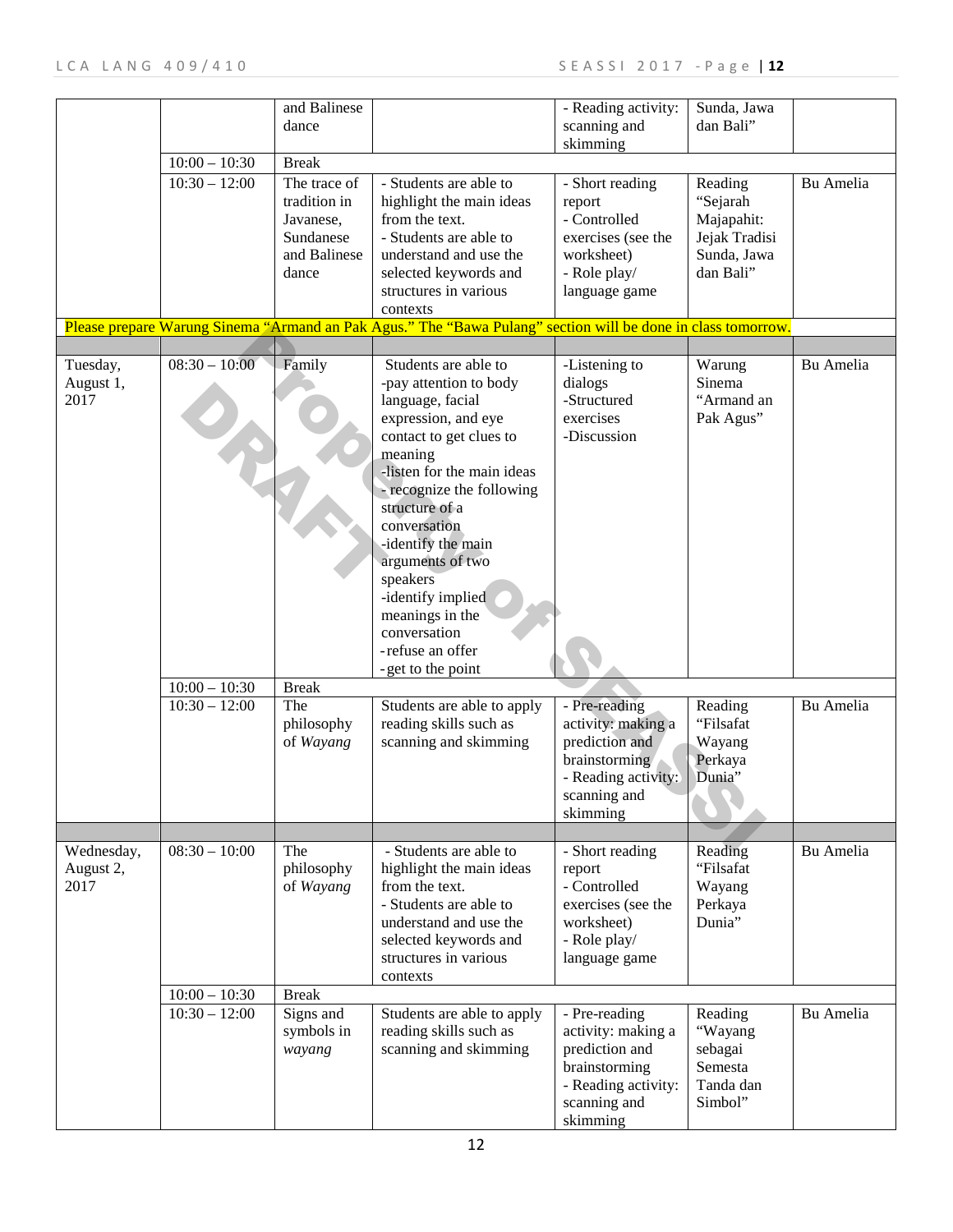| Thursday,<br>August 3,<br>2017 | $08:00 - 10:00$                                      | Signs and<br>symbols in<br>wayang       | - Students are able to<br>highlight the main ideas<br>from the text.<br>- Students are able to<br>understand and use the<br>selected keywords and<br>structures in various<br>contexts | - Short reading<br>report<br>- Controlled<br>exercises (see the<br>worksheet)<br>- Role play/<br>language game            | Reading<br>"Wayang<br>sebagai<br>Semesta<br>Tanda dan<br>Simbol" | Bu Amelia        |
|--------------------------------|------------------------------------------------------|-----------------------------------------|----------------------------------------------------------------------------------------------------------------------------------------------------------------------------------------|---------------------------------------------------------------------------------------------------------------------------|------------------------------------------------------------------|------------------|
|                                | $10:00 - 10:30$                                      | <b>Break</b>                            |                                                                                                                                                                                        |                                                                                                                           |                                                                  |                  |
|                                | $10:30 - 12:00$                                      | <b>Building</b><br>cultural<br>strategy | Students are able to apply<br>reading skills such as<br>scanning and skimming                                                                                                          | - Pre-reading<br>activity: making a<br>prediction and<br>brainstorming<br>- Reading activity:<br>scanning and<br>skimming | Reading<br>"Susun<br>Strategi<br>Kebudayaan"                     | <b>Bu Amelia</b> |
|                                |                                                      |                                         |                                                                                                                                                                                        |                                                                                                                           |                                                                  |                  |
| Friday,<br>August 4,<br>2017   | $08:30 - 10:00$                                      | <b>Building</b><br>cultural<br>strategy | - Students are able to<br>highlight the main ideas<br>from the text.<br>- Students are able to<br>understand and use the<br>selected keywords and<br>structures in various<br>contexts | - Short reading<br>report<br>- Controlled<br>exercises (see the<br>worksheet)<br>- Role play/<br>language game            | Reading<br>"Susun<br>Strategi<br>Kebudayaan"                     | Bu Amelia        |
|                                | $10:00 - 10:30$                                      | <b>Break</b>                            |                                                                                                                                                                                        |                                                                                                                           |                                                                  |                  |
|                                | $10:30 - 12:00$                                      |                                         |                                                                                                                                                                                        | Town hall<br>meeting                                                                                                      |                                                                  | Bu Amelia        |
|                                | 4 <sup>th</sup> Semester - Week 4: August 7-11, 2017 |                                         |                                                                                                                                                                                        |                                                                                                                           | Topic: Pendidikan dan Kebudayaan                                 |                  |
| <b>Date</b>                    | <b>Time</b>                                          | <b>Topic</b>                            | Competence                                                                                                                                                                             | <b>Activities /</b><br><b>Learning</b><br><b>Method</b>                                                                   | <b>Material</b>                                                  | <b>Teacher</b>   |
|                                |                                                      |                                         |                                                                                                                                                                                        |                                                                                                                           |                                                                  |                  |
| Monday,<br>August 7,<br>2017   | $08:00 - 10:00$                                      | Key to<br>Success                       | Students are able to apply<br>reading skills such as<br>scanning and skimming                                                                                                          | - Pre-reading<br>activity: making a<br>prediction and<br>brainstorming<br>- Reading activity:<br>scanning and             | "Kunci<br>Keberhasilan"                                          | Bu Nona          |

## **4th Semester - Week 4: August 7-11, 2017 Topic:** *Pendidikan dan Kebudayaan*

| Date                          | Time                                                  | <b>Topic</b>                                                         | Competence                                                                                                                                                                                                                                                              | <b>Activities /</b><br>Learning                                                                                                                                   | <b>Material</b>                                    | <b>Teacher</b>     |
|-------------------------------|-------------------------------------------------------|----------------------------------------------------------------------|-------------------------------------------------------------------------------------------------------------------------------------------------------------------------------------------------------------------------------------------------------------------------|-------------------------------------------------------------------------------------------------------------------------------------------------------------------|----------------------------------------------------|--------------------|
|                               |                                                       |                                                                      |                                                                                                                                                                                                                                                                         | <b>Method</b>                                                                                                                                                     |                                                    |                    |
| Monday,<br>August 7,<br>2017  | $08:00 - 10:00$<br>$10:00 - 10:30$<br>$10:30 - 12:00$ | Key to<br><b>Success</b><br><b>Break</b><br>Key to<br><b>Success</b> | Students are able to apply<br>reading skills such as<br>scanning and skimming<br>- Students are able to<br>highlight the main ideas<br>from the text.<br>- Students are able to<br>understand and use the<br>selected keywords and<br>structures in various<br>contexts | - Pre-reading<br>activity: making a<br>prediction and<br>brainstorming<br>- Reading activity:<br>scanning and<br>skimming<br>- Group<br>discussion<br>- Role play | "Kunci<br>Keberhasilan"<br>"Kunci<br>Keberhasilan" | Bu Nona<br>Bu Nona |
|                               |                                                       |                                                                      |                                                                                                                                                                                                                                                                         |                                                                                                                                                                   |                                                    |                    |
| Tuesday,<br>August 8,<br>2017 | $08:00 - 10:00$                                       | Cultural<br>strategy and                                             | Students are able to apply<br>reading skills such as<br>scanning and skimming                                                                                                                                                                                           | - Pre-reading<br>activity: making a                                                                                                                               | Reading<br>"Susun Strategi<br>Kebudayaan"          | Bu Nona            |